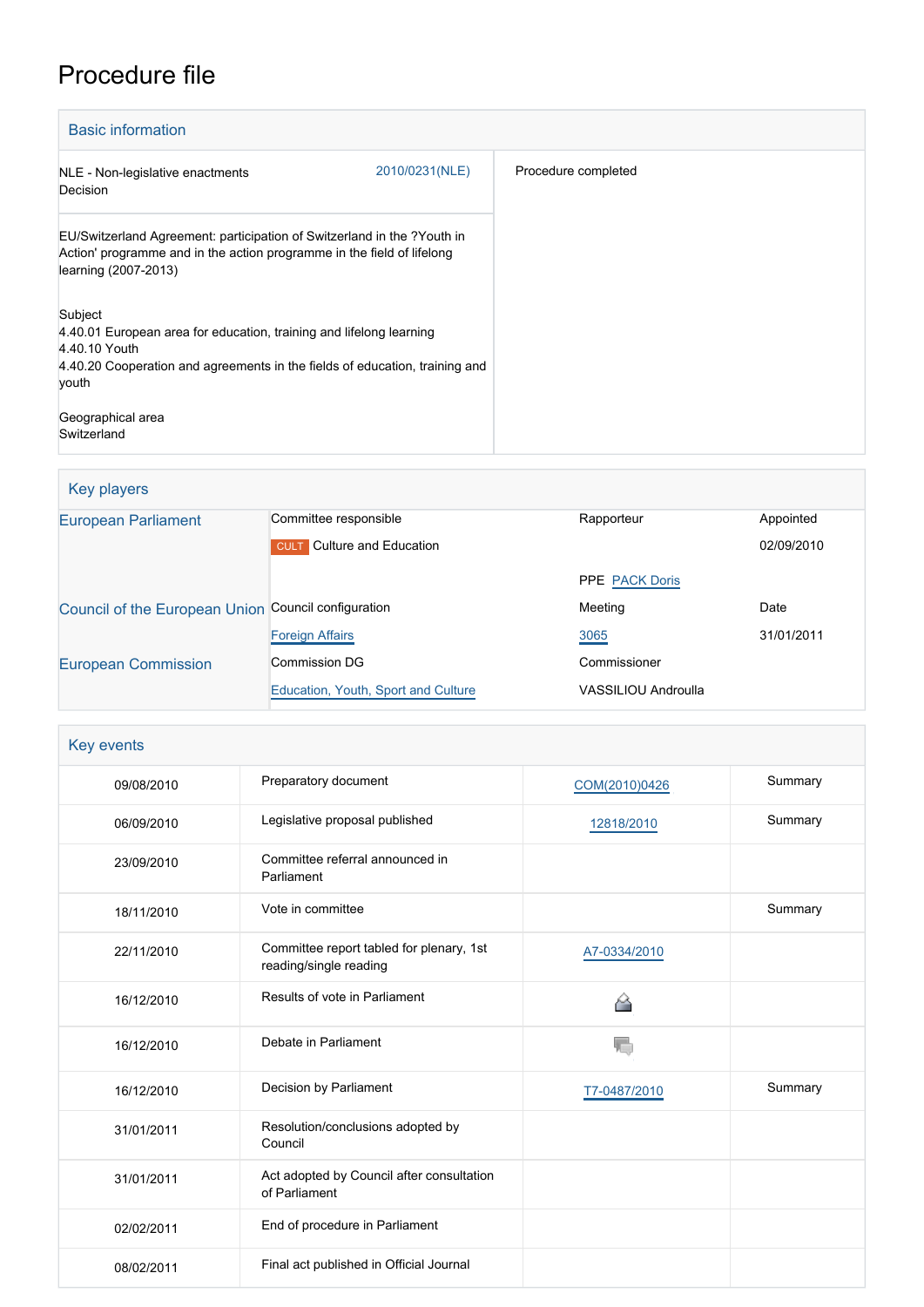| <b>Technical information</b> |                                                                                                                                                       |
|------------------------------|-------------------------------------------------------------------------------------------------------------------------------------------------------|
| Procedure reference          | 2010/0231(NLE)                                                                                                                                        |
| Procedure type               | NLE - Non-legislative enactments                                                                                                                      |
| Procedure subtype            | Consent by Parliament                                                                                                                                 |
| Legislative instrument       | Decision                                                                                                                                              |
| Legal basis                  | Treaty on the Functioning of the EU TFEU 165-p4; Treaty on the Functioning<br>of the EU TFEU 166-p4; Treaty on the Functioning of the EU TFEU 218-p6a |
| Other legal basis            | Rules of Procedure EP 159                                                                                                                             |
| Stage reached in procedure   | Procedure completed                                                                                                                                   |
| Committee dossier            | CULT/7/03569                                                                                                                                          |

#### Documentation gateway

| Document attached to the procedure                                 | 13104/2009    | 19/01/2010 | CSL | Summary |
|--------------------------------------------------------------------|---------------|------------|-----|---------|
| Preparatory document                                               | COM(2010)0426 | 09/08/2010 | EC  | Summary |
| Legislative proposal                                               | 12818/2010    | 06/09/2010 | CSL | Summary |
| Committee draft report                                             | PE450.646     | 07/10/2010 | EP  |         |
| Committee report tabled for plenary, 1st<br>reading/single reading | A7-0334/2010  | 22/11/2010 | EP  |         |
| Text adopted by Parliament, 1st reading/single<br>reading          | T7-0487/2010  | 16/12/2010 | EP  | Summary |

| <b>Additional information</b> |             |
|-------------------------------|-------------|
| National parliaments          | <b>IPEX</b> |
| European Commission           | EUR-Lex     |
|                               |             |

 [Decision 2011/82](https://eur-lex.europa.eu/smartapi/cgi/sga_doc?smartapi!celexplus!prod!CELEXnumdoc&lg=EN&numdoc=32011D0082)

Final act

[OJ L 032 08.02.2011, p. 0001](https://eur-lex.europa.eu/legal-content/EN/TXT/?uri=OJ:L:2011:032:TOC) Summary

### EU/Switzerland Agreement: participation of Switzerland in the ?Youth in Action' programme and in the action programme in the field of lifelong learning (2007-2013)

This document takes in the text of the agreement between the European Union and Switzerland on the extension to this country of the [Youth](http://www.europarl.europa.eu/oeil/FindByProcnum.do?lang=en&procnum=COD/2004/0152) [in Action](http://www.europarl.europa.eu/oeil/FindByProcnum.do?lang=en&procnum=COD/2004/0152) programme and in the [action programme in the field of lifelong learning](http://www.europarl.europa.eu/oeil/FindByProcnum.do?lang=en&procnum=COD/2004/0153). It is the result of negotiations which resulted in the initialling of the draft agreement on 6 August 2009.

The agreement provides specifically for its provisional application pending the completion of the procedures necessary for its ratification or its conclusion by the parties.

Its main provisions are as follows:

Duration of the agreement: the agreement is concluded for the duration of the programmes in progress. Nevertheless, if the Community decides to extend the duration of the Programmes without changing them, this Agreement will also be automatically extended accordingly. During the extension, Switzerland shall make an annual financial contribution identical to its financial contribution for 2013.

Terms and conditions for the participation of Switzerland in the programmes in question: an annex (Annex I) lays down the main conditions governing Switzerland?s participation in the Youth in Action programme and in the action programme in the field of lifelong learning. Switzerland shall:

be responsible for establishing or designating, and monitoring, an appropriate structure (Swiss National Agency) for the coordinated management of the implementation of the Programmes' actions at national level,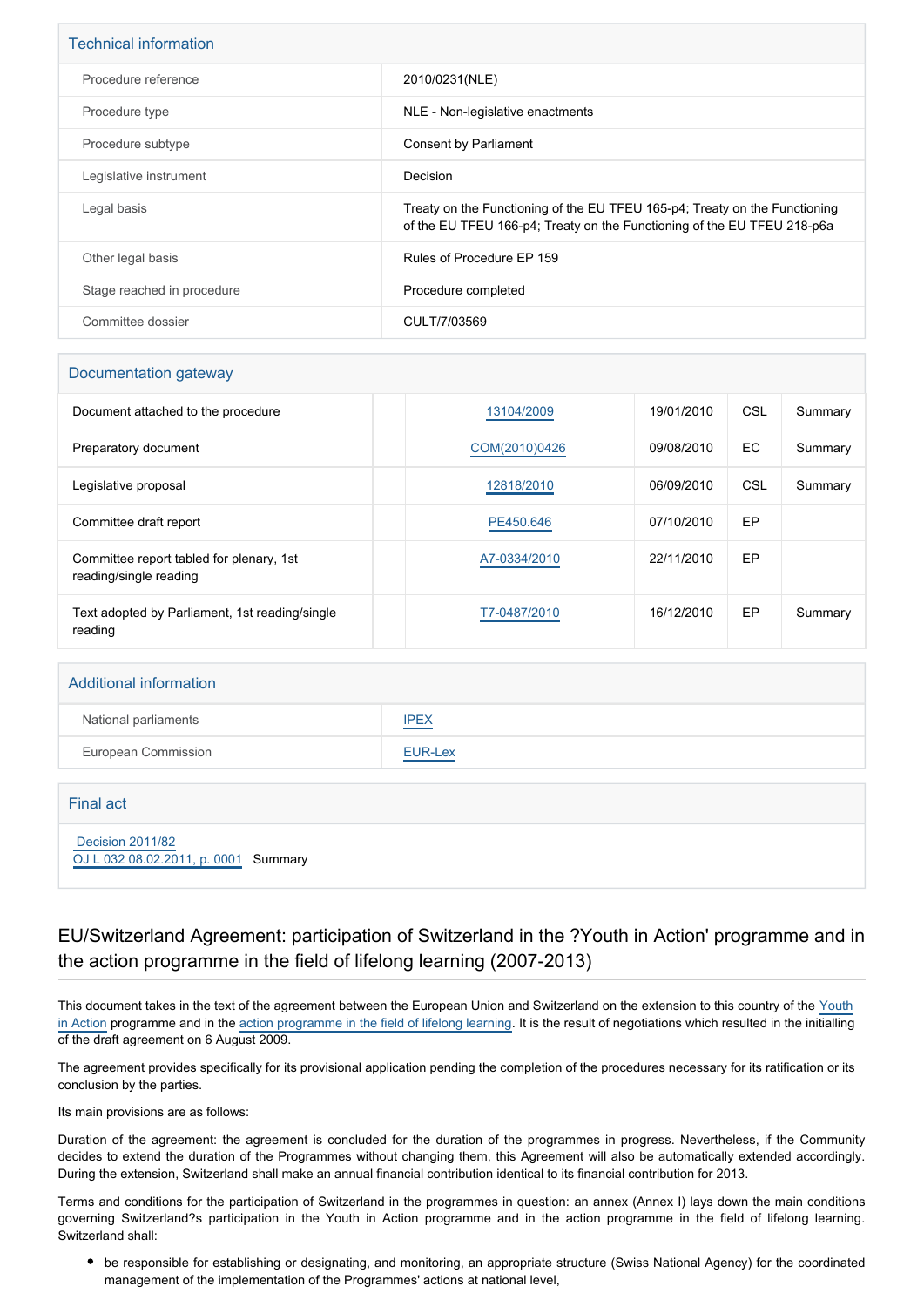- assume responsibility for the sound management by the Swiss National Agency of the appropriations paid to it as aid for projects, and
- take any measures necessary to ensure the appropriate financing, auditing and financial monitoring of the Swiss National Agency, which shall receive from the Commission a contribution to its management and implementation costs.

Switzerland shall take all other necessary steps for the efficient running of the Programmes at national level

Switzerland?s financial contribution for its participation in the programmes: to participate in the Programmes, Switzerland shall make an annual financial contribution to the general budget of the European Communities, in accordance with the arrangements set out in Annex II of the agreement. The terms and conditions for the submission, assessment and selection of applications from eligible institutions, organisations and individuals from Switzerland shall be the same as those applicable to eligible institutions, organisations and individuals from the Community.

In accordance with Annex II of the agreement, Switzerland?s contribution will be as follows:

- in terms of a financial contribution to the Youth in action programme, Switzerland shall contribute EUR 1.7 million in 2011, EUR 1.8 million in 2012 and EUR 1.9 million in 2013 to the Community budget;
- in terms of a financial contribution to the action programmes in the field of lifelong learning, Switzerland shall contribute EUR 14.2 million in 2011, EUR 14.9 million in 2012 and EUR 15.6 million in 2013.

Travel and subsistence expenses incurred by representatives and experts from Switzerland for taking part as observers in the work of the committees or in other meetings related to the implementation of the Programmes shall be refunded by the Commission on the same basis and according to the same procedures as for the representatives and experts from the Member States of the Community.

Measures to facilitate free movement of students: within the framework of existing provisions, to facilitate the free movement and residence of students, teachers, trainees, instructors, university administrators, young people and other eligible persons moving between Switzerland and the Member States of the Community for the purpose of participating in activities covered by this agreement.

Monitoring and evaluation of programmes: the participation of Switzerland in the Programmes shall be subject to constant monitoring by the Commission and Switzerland in partnership. Switzerland shall submit the necessary reports to the Commission and be involved in other specific measures taken by the Community in that context. Agreements between the Commission and the Swiss National Agency or Swiss beneficiaries and between the Swiss National Agency and Swiss beneficiaries shall be based on the relevant provisions of the Financial Regulation applicable to the general budget of the European Communities and on the detailed rules for its implementation, in particular regarding grant awards and the conclusion of agreements. These provisions shall apply to Swiss participants in the same way as they apply to all participants in the Programmes. Additional rules concerning financial control, recovery and other antifraud measures are laid down in Annex III of the agreement.

# EU/Switzerland Agreement: participation of Switzerland in the ?Youth in Action' programme and in the action programme in the field of lifelong learning (2007-2013)

PURPOSE: to conclude an Agreement between the EU and the Swiss Confederation regarding the participation of the Swiss Confederation in the ?Youth in Action? programme and in the action programme in the field of lifelong learning (2007-2013).

#### PROPOSED ACT: Council Decision.

BACKGROUND: following the results of the 1992 referendum, rejecting Switzerland's participation in the EEA Agreement, Switzerland showed continued interest in closer cooperation with the EU in the education, training and youth sector. In a joint declaration on future negotiations attached to the seven agreements signed on 21 June 1999 by the EC and Switzerland, the two parties stated that preparatory work for negotiations on Swiss participation in training and youth programmes should proceed rapidly after conclusion of the seven agreements. This area of cooperation was indeed broached during the next cycle of bilateral negotiations.

Since the legal basis for the education, training and youth programmes which were in force in the 2000-2006 period (Socrates, Leonardo da Vinci and Youth) did not provide for the participation of Switzerland, it was agreed to postpone the negotiation of a participation agreement until after the adoption of the programmes succeeding them. This took place for the generation of programmes 2007-2013: the [?Youth in](http://www.europarl.europa.eu/oeil/FindByProcnum.do?lang=en&procnum=COD/2004/0152) [Action?](http://www.europarl.europa.eu/oeil/FindByProcnum.do?lang=en&procnum=COD/2004/0152) programme and the [action programme in the field of lifelong learning](http://www.europarl.europa.eu/oeil/FindByProcnum.do?lang=en&procnum=COD/2004/0153).

In February 2008 the Council authorised the opening of negotiations with Switzerland with a view to concluding an agreement laying down the terms and conditions for its participation in the two programmes. Negotiations were completed in August 2009, and on 25 January 2010 the Council adopted a Decision approving the signing of the Agreement and its provisional application from 2011.

IMPACT ANALYSIS: no impact assessment was carried out.

LEGAL BASE: Article 165(4) and Article 166 (4), in conjunction with Article 218(6)(a) of the Treaty on the Functioning of the European Union.

CONTENU : the main points of the Agreement are as follows :

- projects and initiatives submitted by participants from Switzerland will be subject to the same conditions, rules and procedures pertaining to these programmes as are applied to Member States, regarding in particular the submission, assessment and selection of applications and projects, the responsibilities of the national structures in the implementation of the programmes, and the activities related to the monitoring of their participation in the programmes;
- Switzerland will make an annual financial contribution to each programme;
- as regards financial control and audit matters, Switzerland will conform to European Union provisions, including controls by European Union bodies and controls carried out by the Swiss authorities;
- the Agreement will apply until the programmes come to an end, or until one of the parties notifies the other party of its wish to terminate the Agreement. The Agreement may be extended automatically if the programmes are extended without change;
- the Agreement reflects a political link with the Agreement on the free movement of persons signed on 21 June 1999 by ruling out an extension in the event of the termination of the Agreement on the free movement of persons.

In accordance with the arrangements made for agreements previously concluded on Switzerland's participation in other European Union programmes, a Council Declaration covers questions concerning the attendance of Swiss representatives at programme committee meetings,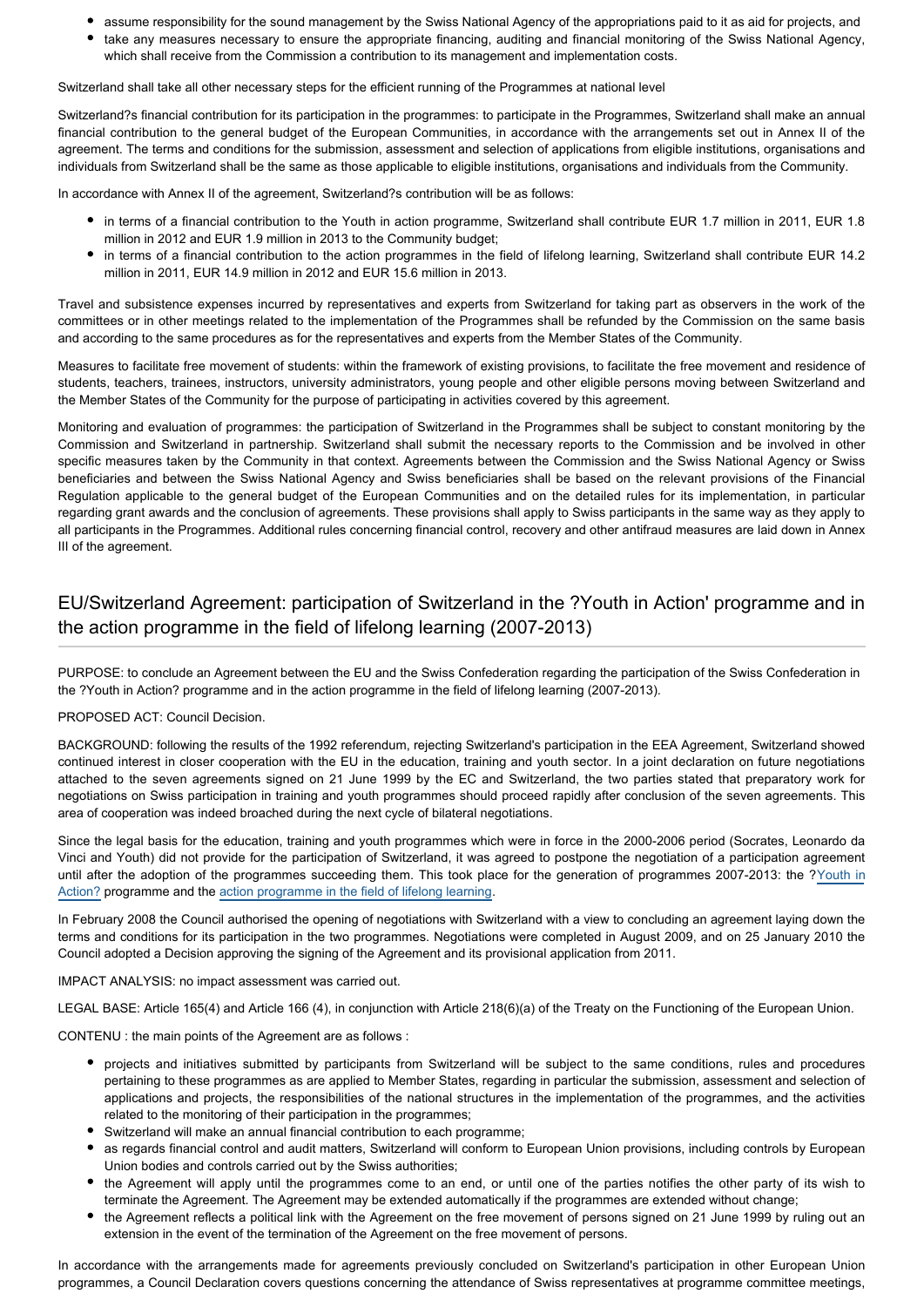### EU/Switzerland Agreement: participation of Switzerland in the ?Youth in Action' programme and in the action programme in the field of lifelong learning (2007-2013)

PURPOSE: to conclude an Agreement between the EU and the Swiss Confederation regarding the participation of the Swiss Confederation in the ?Youth in Action? programme and in the action programme in the field of lifelong learning (2007-2013).

PROPOSED ACT: Council Decision.

BACKGROUND: the Commission has negotiated, on behalf of the European Union, the agreement between the EU and Switzerland, laying down the terms and conditions for the participation of this country in the [Youth in Action](http://www.europarl.europa.eu/oeil/FindByProcnum.do?lang=en&procnum=COD/2004/0152) programme and in the [action programme in the field of](http://www.europarl.europa.eu/oeil/FindByProcnum.do?lang=en&procnum=COD/2004/0153) [lifelong learning](http://www.europarl.europa.eu/oeil/FindByProcnum.do?lang=en&procnum=COD/2004/0153).

The agreement was signed in the name of the Union on 15 February 2010 pending the conclusion at a later date, in accordance with Council Decision 2010/195/EU. It is now possible to conclude this agreement in the name of the European Union.

IMPACT ASSESSMENT: no impact assessment was undertaken.

LEGAL BASE: Articles 165(4) and 166(4) of the Treaty on the Functioning of the European Union (TFEU) in conjunction with Article 218(6)(a) thereof.

CONTENT: with this proposed decision, the agreement between the European Union and Switzerland, establishing the terms and conditions for the participation of Switzerland in the Youth in Action programme and in the action programme in the field of lifelong learning is approved in the name of the European Union.

The Agreement is linked to the Agreement between the European Community and its Member States, of the one part, and the Swiss Confederation, of the other, on the free movement of persons concluded by [Decision 2002/309/EC, Euratom of the Council and of](http://eur-lex.europa.eu/LexUriServ/LexUriServ.do?uri=CELEX:32002D0309:EN:HTML) the [Commission.](http://eur-lex.europa.eu/LexUriServ/LexUriServ.do?uri=CELEX:32002D0309:EN:HTML)

For further details about the content of the agreement, please refer to the summary of the document annexed to the procedure dated 19/01/2010.

Technical provisions are also laid down to govern decision-making within the Joint Committee on the Free Movement of Persons which will also be responsible for ensuring the management of this agreement in those areas that concern it.

# EU/Switzerland Agreement: participation of Switzerland in the ?Youth in Action' programme and in the action programme in the field of lifelong learning (2007-2013)

The Committee on Culture and Education unanimously adopted the report drafted by Doris PACK (EPP, DE) recommending that the European Parliament give its consent to the conclusion of the Agreement between the European Union and the Swiss Confederation establishing the terms and conditions for the participation of the Swiss Confederation in the "Youth in Action" programme and in the action programme in the field of lifelong learning (2007-2013).

### EU/Switzerland Agreement: participation of Switzerland in the ?Youth in Action' programme and in the action programme in the field of lifelong learning (2007-2013)

The European Parliament adopted a legislative resolution in which its gives its consent to the conclusion of the Agreement between the European Union and the Swiss Confederation establishing the terms and conditions for the participation of the Swiss Confederation in the "Youth in Action" programme and in the action programme in the field of lifelong learning (2007-2013).

### EU/Switzerland Agreement: participation of Switzerland in the ?Youth in Action' programme and in the action programme in the field of lifelong learning (2007-2013)

PURPOSE: to conclude an Agreement between the European Union and Switzerland establishing the terms and conditions for the participation of the Swiss Confederation in the "Youth in Action" programme and in the action programme in the field of lifelong learning (2007 to 2013).

NON-LEGISLATIVE ACT: Council Decision 2011/82/EC on the conclusion of the Agreement between the European Union and the Swiss Confederation establishing the terms and conditions for the participation of the Swiss Confederation in the "Youth in Action" programme and in the action programme in the field of lifelong learning (2007 to 2013).

BACKGROUND: the Commission has negotiated, on behalf of the European Union, the Agreement between the European Union and Switzerland establishing the terms and conditions for the participation of Switzerland in the ["Youth in Action"](http://www.europarl.europa.eu/oeil/FindByProcnum.do?lang=en&procnum=COD/2004/0152) programme and in the [action](http://www.europarl.europa.eu/oeil/FindByProcnum.do?lang=en&procnum=COD/2004/0153) [programme in the field of lifelong learning.](http://www.europarl.europa.eu/oeil/FindByProcnum.do?lang=en&procnum=COD/2004/0153)

The Agreement was signed, on behalf of the Union, on 15 February 2010, subject to its conclusion at a later date, in accordance with Council Decision 2010/195/EU.

It is now appropriate to conclude the Agreement on behalf of the EU.